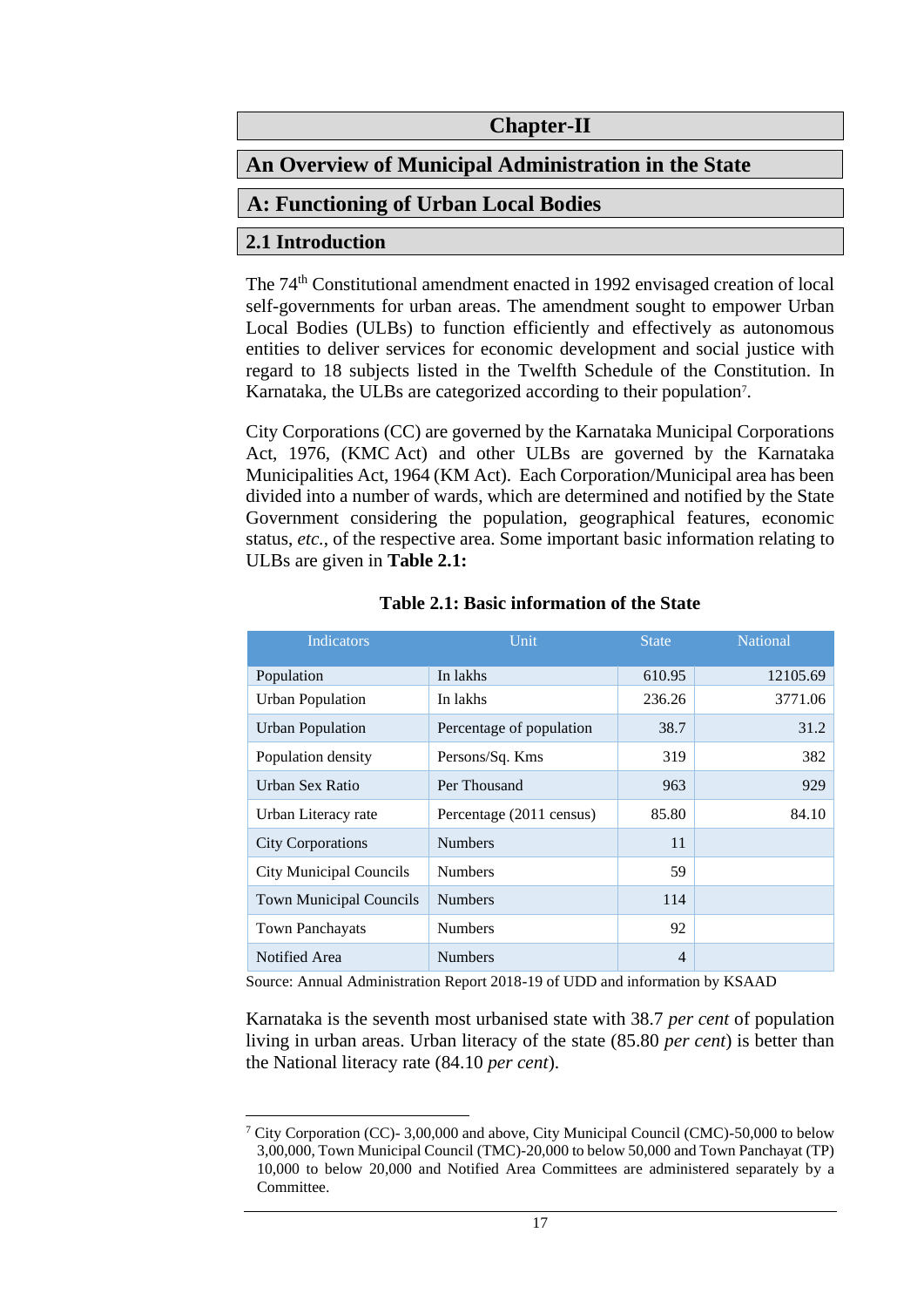# **2.2 Municipal Administration Organisation in the State**

The Urban Development Department (UDD), headed by the Additional Chief Secretary to Government, is the nodal department. The Directorate of Municipal Administration (DMA) established in December 1984 is the nodal agency which is responsible for the administrative, development and financial activities of all ULBs except Bruhat Bengaluru Mahanagara Palike (BBMP), which functions directly under UDD.

All ULBs except Notified Area Committees (NACs) have a body comprising of Corporators/Councillors elected by the people under their jurisdiction. The Mayor/President who is elected by the Corporators/Councillors presides over the meetings of the Council. NACs are administered separately by a Committee under the control of Deputy Commissioner. The Commissioner/Chief Officer is the executive head of ULBs. The organisational structure of ULBs is as shown in **Appendix 2.1.**

# **2.3 Devolution of functions**

Rule 58 & 59 of Chapter V of KMC Act 1976 and Rule 87 & 91 of Chapter V of KM Act 1964 empower Corporations and Municipal Councils to make adequate provisions to carry out obligatory and discretionary functions. The  $74<sup>th</sup>$ Constitutional amendment envisaged devolution of 18 functions listed in the Twelfth Schedule of the Constitution to ULBs. The list of 18 functions is shown in **Appendix 2.2.** Among the 18 functions, the State Government transferred 17 functions to ULBs, the exception being "Fire Services".

# **2.4 Formation of Committees**

As per the provisions of KMC and KM Acts, the Corporations and Municipalities shall constitute different committees like Standing Committee, Ward Committee, District Planning Committee.

# *2.4.1 Standing Committees in ULBs*

All ULBs other than BBMP have four<sup>8</sup> Standing Committees whereas BBMP has twelve<sup>9</sup> Standing Committees. The Mayor / Deputy Mayor and the President /Vice-President of ULBs are *ex-officio* members of all the Standing Committees. The details of few committees are shown in **Table 2.2:**

<sup>8</sup> Taxation, finance and appeals; public health, education and social justice; town planning and improvement; and accounts.

<sup>9</sup> Taxation and finance; public health; town planning and improvement; major public works; ward level public works; accounts; education; social justice; appeals; horticulture; markets; and establishment and administrative reforms.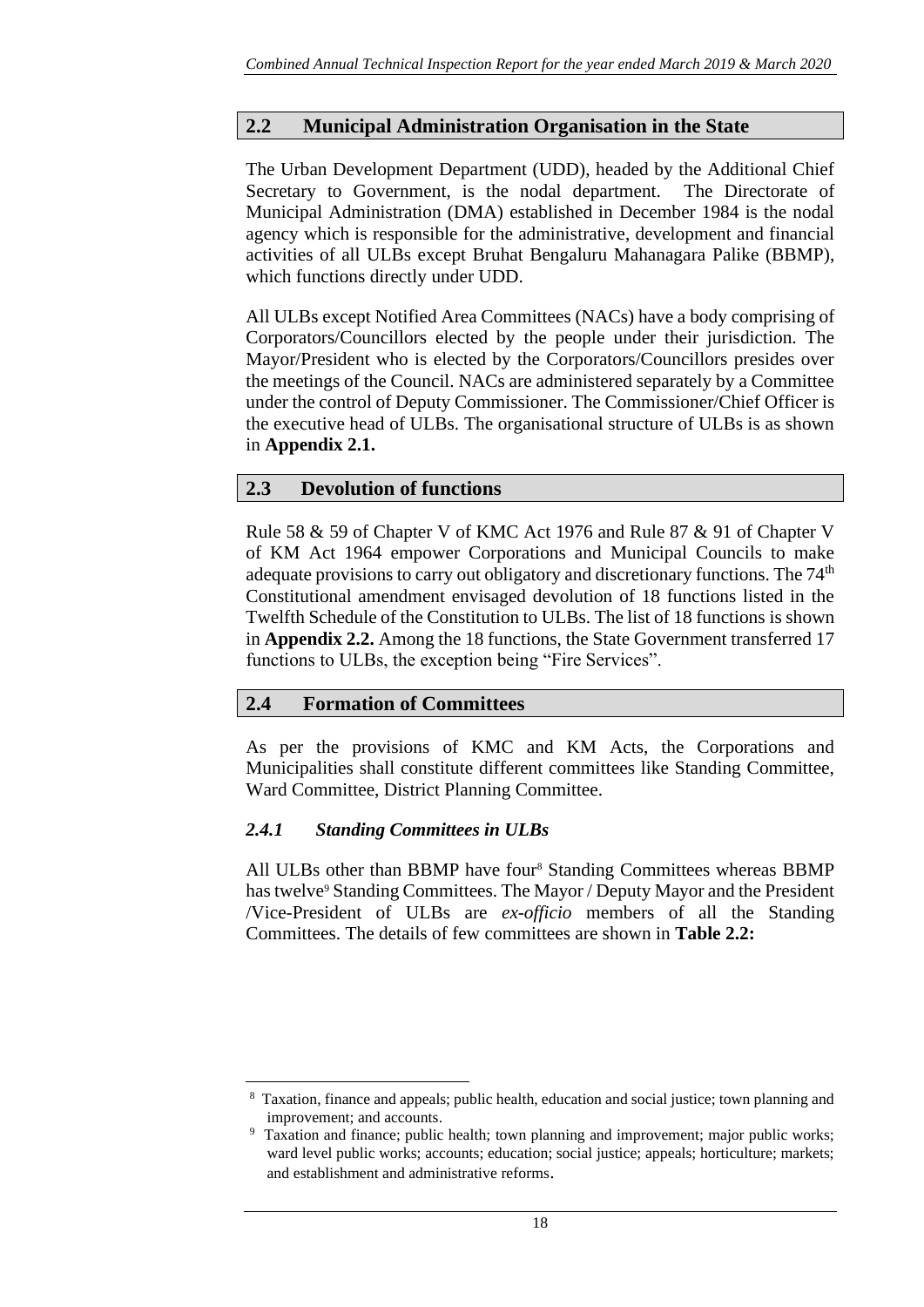| Sl. No | <b>Committee Name</b>                         | <b>Members</b>             | <b>Purpose/powers</b>                                                                                                                                                                                                                                                                                           |
|--------|-----------------------------------------------|----------------------------|-----------------------------------------------------------------------------------------------------------------------------------------------------------------------------------------------------------------------------------------------------------------------------------------------------------------|
| 1.     | <b>Taxation Committee</b>                     | 11 in BBMP<br>7 for others | Shall deal with all matters relating to finance<br>and taxation and all matters not specifically<br>assigned to any other standing committee.                                                                                                                                                                   |
| 2.     | Accounts<br>Committee                         | 11 in BBMP<br>7 for others | Shall deal with all matters relating to accounts<br>and audit.                                                                                                                                                                                                                                                  |
| 3      | Town planning and<br>improvement<br>Committee | 11 in BBMP<br>7 for others | Shall deal with all matters relating to Public<br>works, town planning and improvement.                                                                                                                                                                                                                         |
| 4.     | <b>Works Committee</b>                        | 11 (only for<br>BBMP)      | Shall deal with all major works in the<br>jurisdiction of Bruhat Bangalore Mahanagara<br>Palike like Flyovers, Underpasses, Subways,<br>Road Widening, Ring Roads, Elevated Roads<br>and all works incidental thereto including land<br>acquisition.                                                            |
| 5.     | <b>Public Health</b><br>Committee             | 11 in BBMP<br>7 for others | The standing committee for public health,<br>education and social justice shall deal with all<br>matters relating to public health and education<br>and securing the social justice to persons<br>belonging to the Scheduled Castes, Scheduled<br>Tribes and other weaker sections of the society<br>and women. |

**Table 2.2: List of Committees**

Source: KMC and KM Acts

### *2.4.2 Ward Committee*

The Constitution provides for Ward Committees in all Municipalities with a population of three lakh or more. As per section 13H of KMC Act, Ward Committee shall be constituted by all the Corporations. The term of these bodies will be co-terminus with the council. The Ward committees were to act as a bridge between the municipal government and citizens and function as institutions of neighbourhood governance and increase proximity between elected representatives and citizens and provide a space for citizen participation at the local level planning. They were to perform duties such as preparation and submission of ward development schemes for allotment of funds, ensure proper utilisation of allotted funds, and maintenance of public utilities and safeguarding the assets of the corporation.

Ward Committees were not constituted in any of the CCs except BBMP (October 2019).

# *2.4.3 District Planning Committee*

Article 243ZD of the Constitution of India provides for the constitution of a District Planning Committee (DPC) for consolidation of plans prepared by the panchayats and the municipalities. The DPC was to prepare a comprehensive District Development Plan (DDP) with regard to matters of common interest between the panchayats and the municipalities including spatial planning; sharing of water and other physical and natural resources; integrated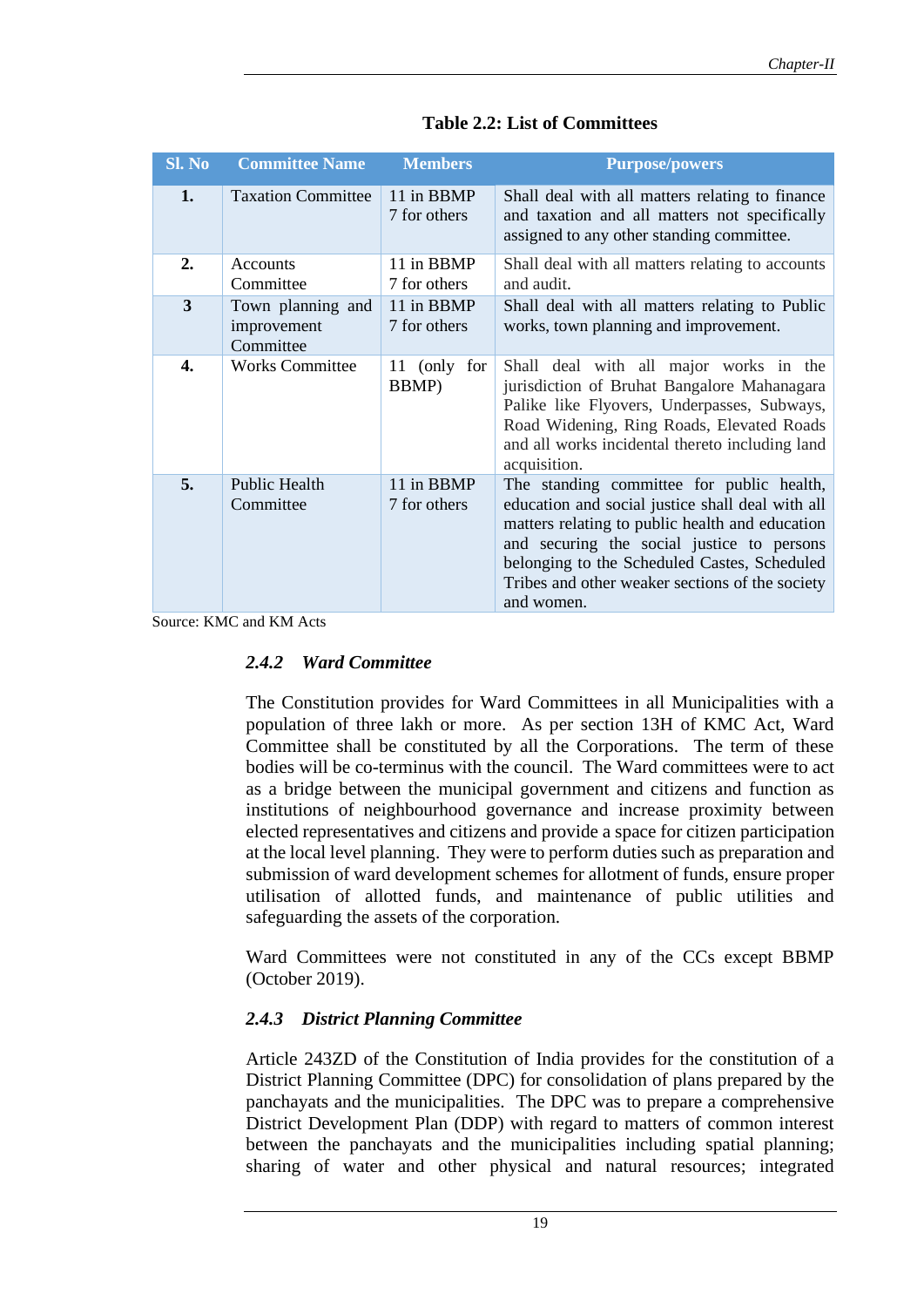development of infrastructure and environment conservation and extent and type of available resources, whether financial or otherwise. The DDP was to be forwarded to the State Government through the Decentralised Planning and Development Committee (DPDC)<sup>10</sup> for integration into the State plan. Further, in accordance with the circular issued (April 2001) by the State Government, the DPC was to conduct meetings regularly. Funds for the DPCs were to be mobilised through annual contribution from the rural and urban local bodies.

The DPCs were constituted in all districts except Bagalkote. DPDC was reconstituted vide Government Order dated 3<sup>rd</sup> September 2020 to formulate development plans.

# **2.5 Delegation of Financial Powers**

The delegation of financial powers is provided in Section 181 and 182 of KMC Act 1976 and Rule 6, 6A and also Rule 7 of KMC Rules 1977 as amended from time to time. Details of delegation of financial powers as provided in these rules are as follows:

#### *2.5.1 Powers relating to works*

The State Government revised (November 2016) the administrative, technical and tender approval powers relating to ULBs for undertaking basic infrastructure works. The administrative approval of powers as per the revised orders is given in **Table 2.3:**

 $(ē$  in lakh)

|                           |                                       |                                     |                |                |            | $\sqrt{1111111111}$ |
|---------------------------|---------------------------------------|-------------------------------------|----------------|----------------|------------|---------------------|
| <b>Category</b><br>of ULB | <b>Commissioner</b><br>/Chief Officer | <b>Standing</b><br><b>Committee</b> | <b>Council</b> | DC             | <b>DMA</b> | <b>Government</b>   |
| CC                        | $\leq 50$                             | $>50 \le 100$                       | $>100 \le 200$ | $>200 \le 500$ | >500<      | $\geq 1,000$        |
| <b>CMC</b>                | $\leq$ 15                             | $>15 \le 30$                        | $>30 \le 100$  | $>100 \le 500$ | 1,000      |                     |
| <b>TMC</b>                | $\leq$ 5                              | $>5 \le 15$                         | $>15 \le 30$   | $>30 \le 500$  |            |                     |
| TP                        | $\leq$ 2                              | $>2 \le 10$                         | $>10 \le 15$   | $>15 \le 500$  |            |                     |

#### **Table 2.3: Statement showing the administrative approval of powers for ULBs**

Source: Government order No. UDD 184 MNE Bengaluru dated 11 November 2016

Further, the authorities indicated in the above table have the powers to approve tenders as per their administrative powers for tenders involving tender premium less than or equal to five *per cent*. For tender premium greater than five *per cent* but less than or equal to 10 *per cent,* the powers are vested with DMA and for tenders up to ₹1,000 lakhs and beyond 10 *per cent*, the powers are vested with the Government. As regards the powers for according technical sanction to estimates, the engineers of CCs, and CMCs have powers up to  $\overline{500}$  lakhs, and ₹50 lakhs, respectively while the engineers of TMCs and TPs have ₹5 lakhs.

<sup>&</sup>lt;sup>10</sup> As per Section 310 B of the Karnataka Gram Swaraj and Panchayat Raj Act, the Karnataka Decentralised Planning and Development Committee has to be constituted to review the development plan and annual economic plan of local bodies. The Chief Minister is the Chairman and Ministers of Rural Development and Panchayat Raj, Urban Development, Finance Department and Planning are the members.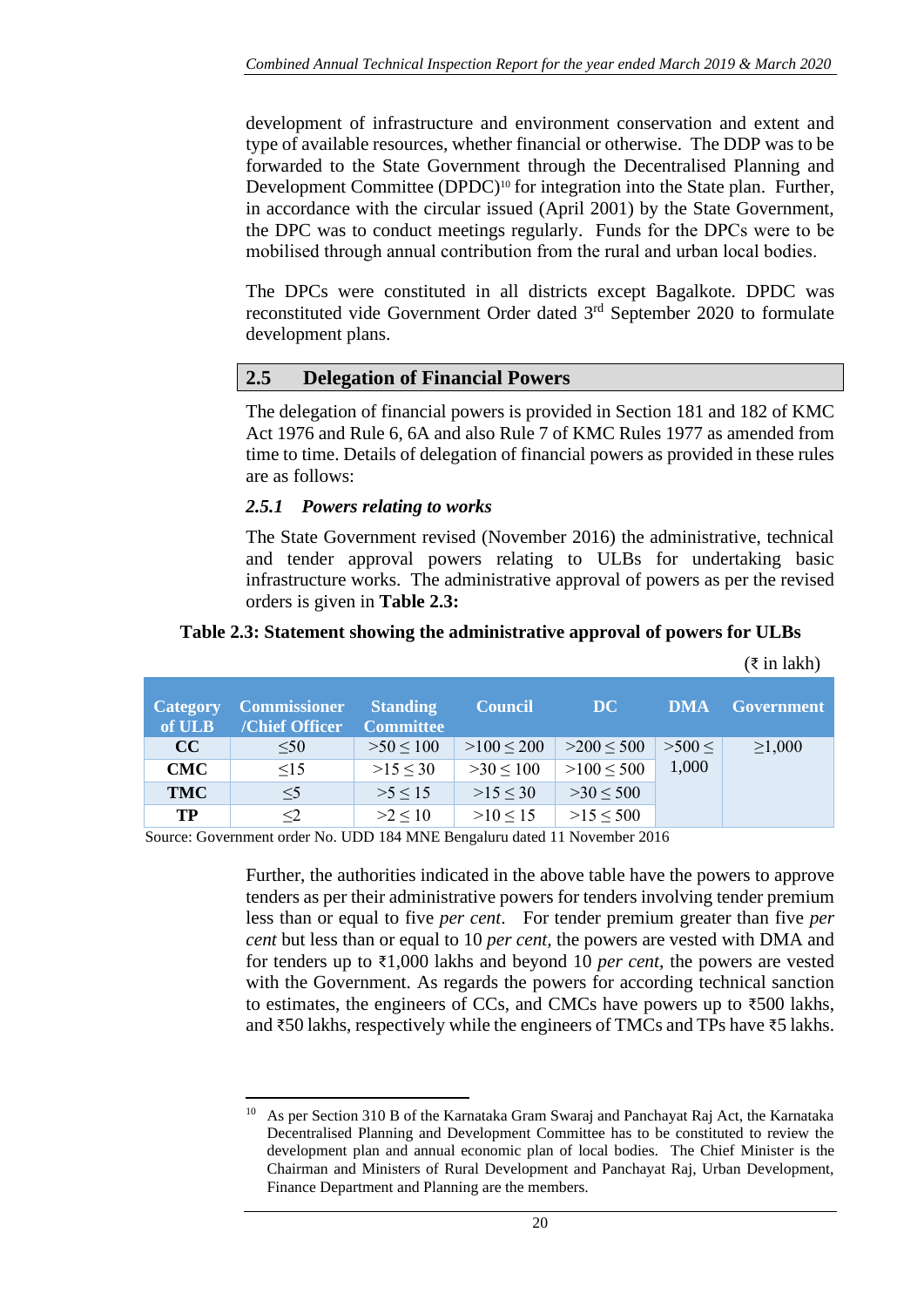# *2.5.2 Powers relating to other expenditure*

The State Government amended (February 2004) the Karnataka Municipalities (Powers of Expenditure) Rules, 1986 wherein expenditure powers are specified for town and city municipalities. Expenditure limits are prescribed for various items, a few of which are indicated in **Table 2.4.** These limits have not been revised for more than 16 years.

| SI.<br>No.   | <b>Item of expenditure</b>                         | <b>Town</b><br><b>Municipality</b> | <b>City</b><br><b>Municipality</b> |
|--------------|----------------------------------------------------|------------------------------------|------------------------------------|
| $\mathbf{1}$ | National celebrations like                         | ₹5,000 in each                     | ₹15,000 in each                    |
|              |                                                    |                                    |                                    |
|              | Independence Day, Republic day                     | case                               | case                               |
|              | etc.                                               |                                    |                                    |
| $\mathbf{2}$ | Tea and light refreshment                          | ₹18,000 per                        | ₹36,000 per                        |
|              | charges at Council and                             | annum                              | annum                              |
|              | Committee meetings                                 |                                    |                                    |
| 3            | Major overhauls and repairs of                     | ₹10,000 in each                    | ₹50,000 in each                    |
|              | vehicle and other machinery                        | case                               | case                               |
| 4            | Purchase of stationery                             | ₹50,000 per                        | ₹1,00,000 per                      |
|              |                                                    | annum                              | annum                              |
| 5            | Prevention and suppression of                      | ₹50,000 per                        | ₹1,50,000 per                      |
|              | epidemics                                          | annum                              | annum                              |
| 6            | Alleviate distress caused by                       | ₹5,000 in each                     | ₹20,000 in each                    |
|              | accidental fire or floods etc.                     | case                               | case                               |
|              | Source: Gazette notification dated 3 February 2004 |                                    |                                    |

#### **Table 2.4: Statement showing the expenditure limits for ULBs**

Source: Gazette notification dated 3 February 2004

#### **2.6 System of Accounting**

Financial reporting is a key element of accountability. On the recommendations of Eleventh Finance Commission, GoI had entrusted the responsibility of prescribing appropriate accounting formats for ULBs to CAG.

The Ministry of Urban Development, GoI had developed the National Municipal Accounts Manual (NMAM) as recommended by the CAG's Task Force. The State Government brought out the Karnataka Municipalities Accounting and Budgeting Rules, 2006 (KMABR), based on NMAM with effect from 1 April 2006. KMABR was introduced in a phased manner in all ULBs except BBMP. All ULBs were preparing fund-based accounts in double entry system. BBMP was maintaining Fund Based Accounting System (FBAS) based on the Bengaluru Mahanagara Palike (Accounts) Regulations, 2001 and has switched over to Integrated Financial Management System (IFMS) at present.

# **2.7 Internal Control Systems of ULBs**

Internal control is an integral function of an organisation which helps it to govern its activities effectively and achieve its objectives. It is intended to provide reasonable assurance of proper compliance with Acts and Rules.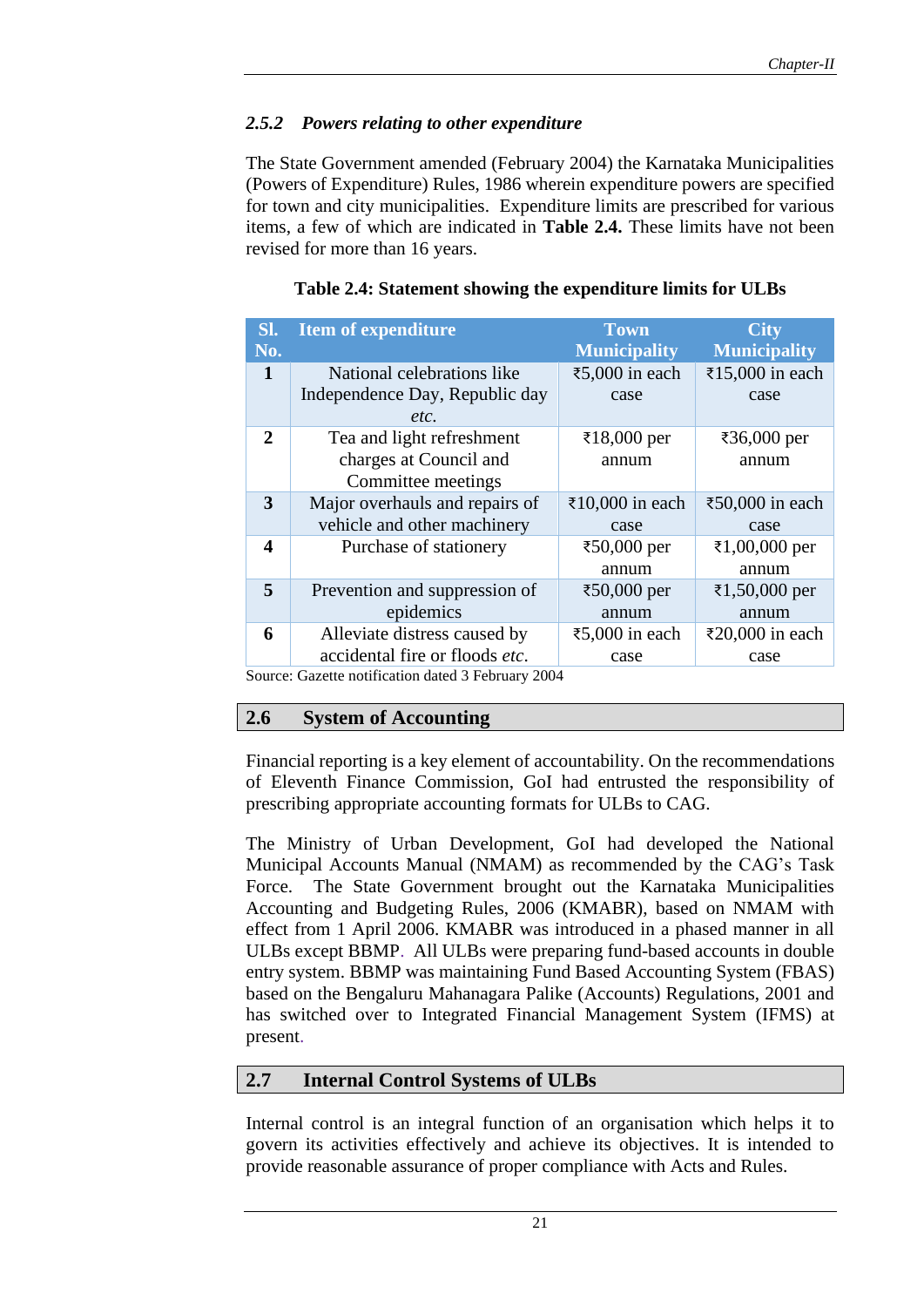Some of the important internal control mechanisms to be implemented by ULBs include periodical reconciliation of cash book with bank balances, annual physical verification of fixed assets and stores and stock, preparing and passing of budget and annual accounts etc.

The department stated that action had been taken for the proper implementation of the state and centrally sponsored schemes through monitoring by District Urban Development Cell (DUDC) established at the district level. Financial Statements Audit is carried out to have control over financial transactions. Instructions have been issued to complete bank reconciliation before 31 May every year. Control checks have been incorporated in FBAS.

# **2.8 Functioning of Finance/Accounts Sections of ULBs**

As per KMABR, every municipality shall follow the chart of Accounts, accounting and budgeting procedures and maintain or cause to maintain such books of account as prescribed in these rules to adequately record all incomes, expenditures, assets and liabilities in respect of each fund. It should also maintain or cause to maintain forms and registers prescribed in the rules to record all financial transactions.

The Finance/ Accounts section assists the Municipal Commissioner or the Chief Officer in preparation of the budget. It maintains accounts related records, prepares monthly accounts and consolidated Demand Collection & Balance statements. It also prepares annual financial statements comprising Receipt and Payment account, Income and Expenditure account, Balance Sheet and significant accounting policies followed in the presentation of the financial statements and Notes to accounts which shall disclose contingent liabilities and such other information as may be useful in understanding the financial statements clearly.

# **2.9 Ombudsman**

As per the recommendations of the Thirteenth Finance Commission (TFC), the State Government was required to put in place a system of independent local body Ombudsman to investigate complaints of corruption and maladministration against the functionaries of local bodies, both elected members and officials. It was observed that independent ombudsman was not appointed.

The State Government replied that in Karnataka, there was no need for separate ombudsman for ULBs as Lokayukta looks into the complaints of corruption and maladministration in respect of functionaries of ULBs. However, the fact remains that the recommendations of the TFC to appoint an independent local body Ombudsman was not implemented.

# **2.10 Fire Hazard**

As per the guidelines of the Thirteenth Finance Commission, all municipal corporations with a population of more than one million (2001 Census) must put in place a fire hazard response and mitigation plan for their respective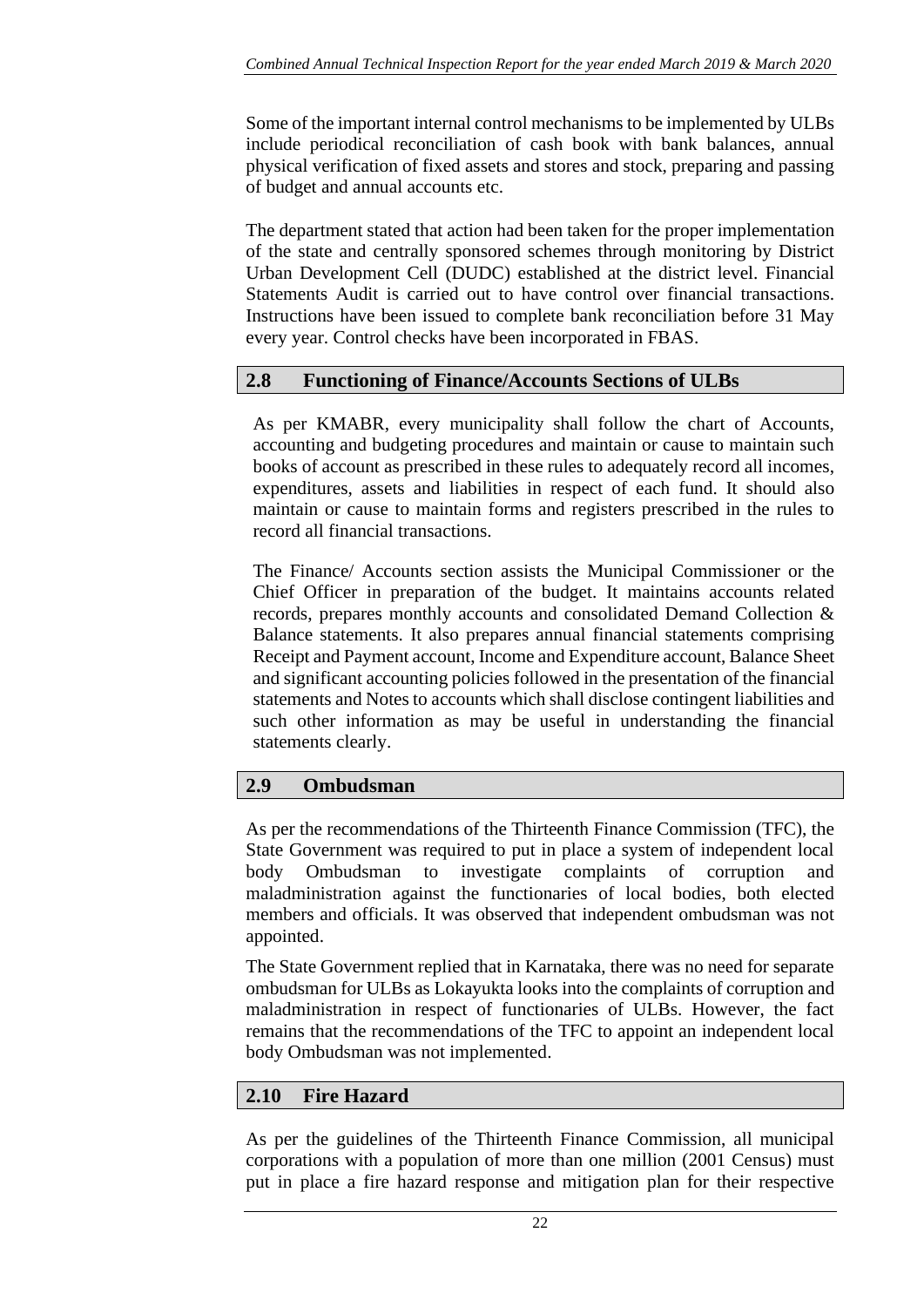jurisdictions. In Karnataka, there is only one ULB with more than one million population (2011 Census), *i.e*., BBMP. For the city of Bengaluru, a fire hazard response and mitigation plan has been uploaded on the website www.municipaladmn.gov.in. However, the same has not been published in the State Gazette.

# **B: Public Finance Management Arrangements**

### **2.11 Financial Overview**

#### *2.11.1 Source of Funds*

The finances of ULBs comprise receipts from own sources, grants and assistance from Government of India (GOI)/State Government and loans procured from financial institutions or nationalised banks as the State Government may approve. The property tax on land and buildings is the mainstay of ULB's own revenue and other taxes includes entertainment tax, streetlight tax, *etc.* While power to collect certain taxes is vested with the ULBs, powers pertaining to the rates and revision thereof, procedure of collection, method of assessment, exemptions, concessions, *etc.*, are vested with the State Government. The own non-tax revenue of ULBs comprises fee for rental income, water charges, *etc.*

Grants and assistance released by the State Government/GOI as well as loans raised from financial institutions are utilised for developmental activities and execution of various schemes. The fund flow chart of ULBs is given in **Chart 2.1:**



**Chart 2.1: A flow chart of finances of ULBs**

#### **2.11.1.1 Details of revenue of Urban Local Bodies**

The details of revenue received by the ULBs (other than BBMP) and BBMP during the period 2014-15 to 2018-19 are shown in **Tables 2.5 & 2.6:**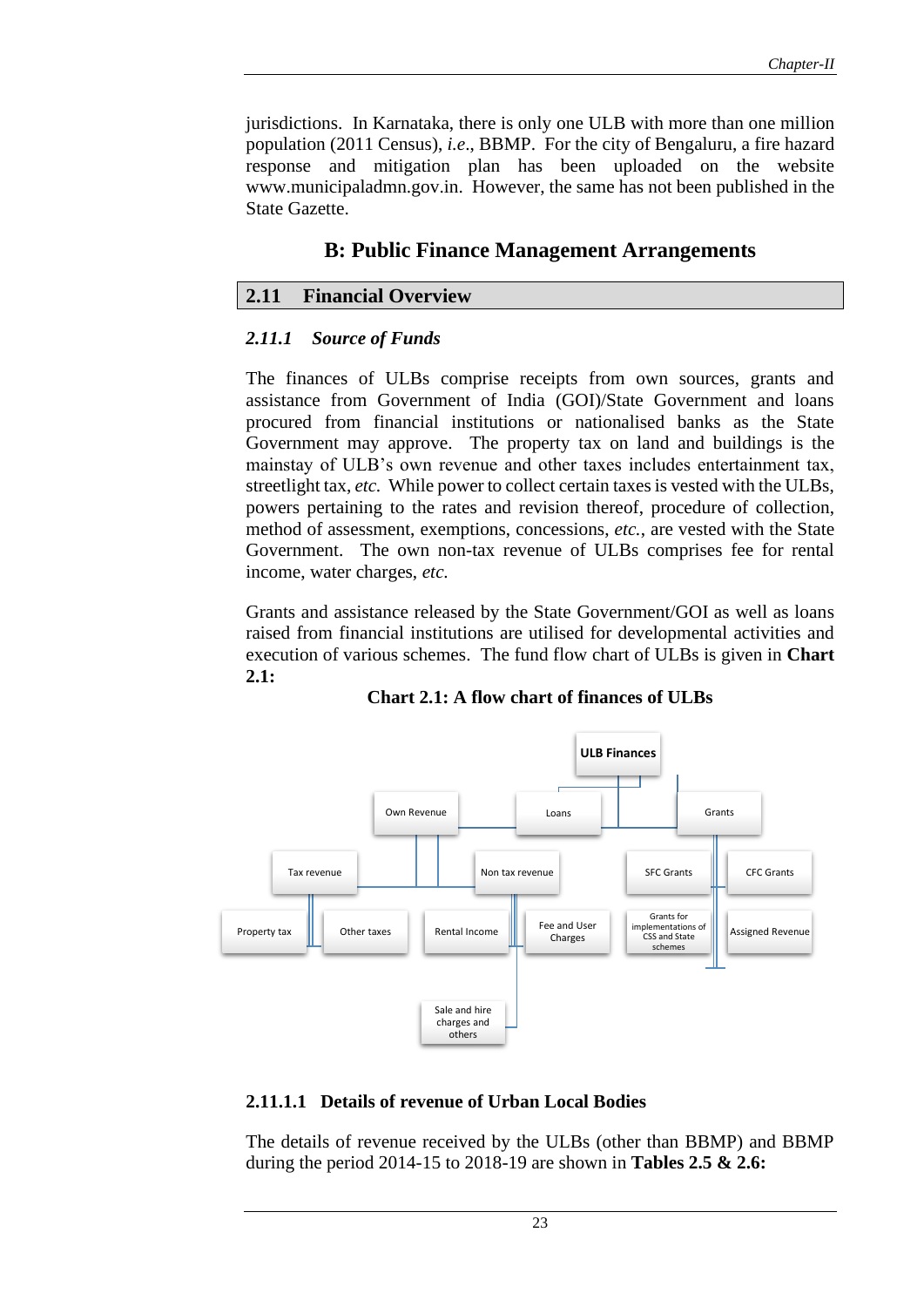|         |               |       |                    | $(\overline{\xi}$ in crore) |
|---------|---------------|-------|--------------------|-----------------------------|
| Year    | <b>Grants</b> |       | <b>Own revenue</b> | <b>Total</b><br>revenue     |
|         | GoK           | GoI   |                    |                             |
| 2014-15 | 663           | 1,536 | 1,062              | 3,261                       |
| 2015-16 | 799           | 2,567 | 1,178              | 4,544                       |
| 2016-17 | 1,029         | 2,283 | 1,353              | 4,665                       |
| 2017-18 | 1,422         | 2,634 | 1,515              | 5,571                       |
| 2018-19 | 1,125         | 2,467 | 1,543              | 5,135                       |

# **Table 2.5: Source of Revenue of ULBs (Other than BBMP)**

Source: Information furnished by DMA

#### **Table 2.6: Sources of revenue for BBMP**

|         |               |          |                    | $(\xi$ in crore)               |
|---------|---------------|----------|--------------------|--------------------------------|
| Year    | <b>Grants</b> |          | <b>Own Revenue</b> | <b>Total</b><br><b>Revenue</b> |
|         | GoK           | GoI      |                    |                                |
| 2014-15 | 115.48        | 1,445.76 | 2,029.92           | 3,591.16                       |
| 2015-16 | 285.44        | 1,751.96 | 2,140.73           | 4,178.13                       |
| 2016-17 | 351.63        | 2,877.10 | 2,643.44           | 5,872.17                       |
| 2017-18 | 275.3         | 3,754.68 | 2,825.12           | 6,855.1                        |
| 2018-19 | 301.72        | 3,417.28 | 2,688.88           | 6,407.88                       |

Source: Information furnished by BBMP

As seen from Table 2.5**,** the capacity of ULBs (other than BBMP) to generate own revenue during the period 2014-19 was not encouraging as the proportion of own revenue to total receipts was in the range of 26 *per cent* to 33 *per cent only.* Therefore, the ULBs were more dependent on grants received from Central and State Government.

As seen from **Table 2.6**, the BBMP showed an increasing trend in generation of own revenue from 2014-15 onwards, marginally decreasing in 2018-19. However, the proportion of own revenue to total receipts was in the range of 41 *per cent* to 57 *per cent.*

# *2.11.2 Utilisation of funds*

# **2.11.2.1. Details of expenditure of Urban Local Bodies**

The details of expenditure of ULBs (other than BBMP) and BBMP for the period from 2014-15 to 2018-19 is as shown in **Tables 2.7 & 2.8:**

# **Table 2.7: Expenditure Details of ULBs (Other than BBMP)**

|                    |         |         |         |         | $(\xi \text{ in } \text{core})$ |
|--------------------|---------|---------|---------|---------|---------------------------------|
| <b>Expenditure</b> | 2014-15 | 2015-16 | 2016-17 | 2017-18 | 2018-19                         |
| Revenue            | .991    | 2,457   | 2,787   | 3,661   | 3,441                           |
| Capital            | 620     | 0.084   | .072    | 1,797   | 1.171                           |

Source: Information furnished by DMA

#### **Table 2.8: Expenditure Details of BBMP**

|                    |          |          |          |          | $(\xi \text{ in } \text{core})$ |
|--------------------|----------|----------|----------|----------|---------------------------------|
| <b>Expenditure</b> | 2014-15  | 2015-16  | 2016-17  | 2017-18  | 2018-19                         |
| Revenue            | 2,389.31 | 1.270.17 | 2.227.53 | 3,354.1  | 2.719.91                        |
| Capital            | 1.973.31 | 2.719.03 | 2.834.13 | 4.009.16 | 3,793.66                        |

Source: Information furnished by BBMP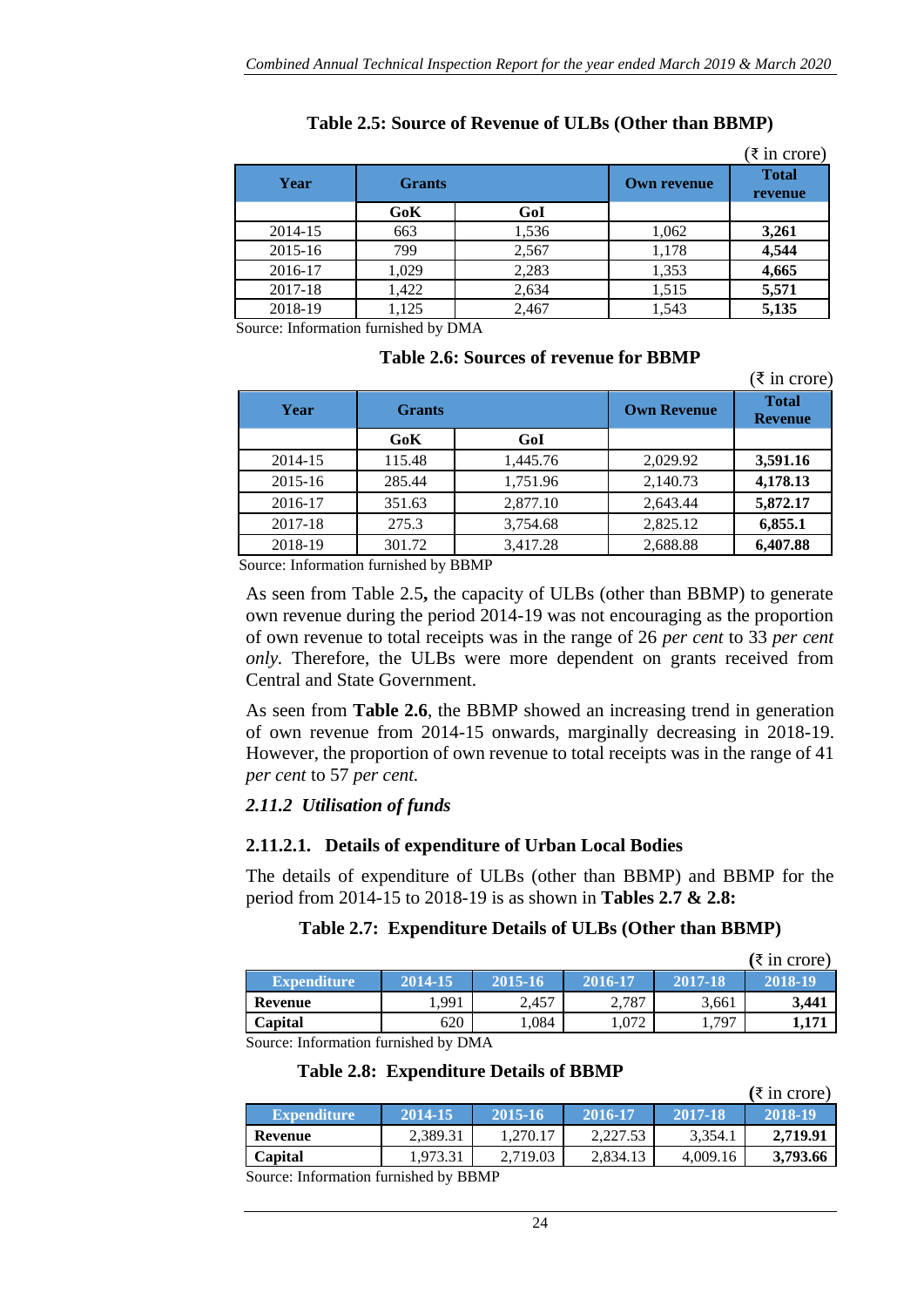It can be seen from the above table that revenue expenditure increased only by 13.83 *per cent* while the Capital expenditure almost doubled (92.24 *per cent*) during the years 2014-15 to 2018-19.

#### **2.11.2.2 Position of Receipts and Expenditure of Major Schemes**

Receipt and expenditure incurred on major schemes implemented by ULBs during the period from 2014-15 to 2018-19 is given in **Table 2.9:**

|         |                 |              |                |            |            |                    |                | $(\xi \text{ in } \text{core})$ |
|---------|-----------------|--------------|----------------|------------|------------|--------------------|----------------|---------------------------------|
| Year    | <b>Receipts</b> |              |                |            |            | <b>Expenditure</b> |                |                                 |
|         | <b>SBM</b>      | <b>AMRUT</b> | <b>UIDSSMT</b> | PK-        | <b>SBM</b> | <b>AMRUT</b>       | <b>UIDSSMT</b> | PK-                             |
|         |                 |              |                | <b>GBY</b> |            |                    |                | <b>GBY</b>                      |
| 2014-15 |                 |              | 52.74          | 10         |            |                    | 36.23          | $\Omega$                        |
| 2015-16 | 106.68          | 175.55       | 178.22         | 50         | 28.3       | $\Omega$           | 100.61         | 7.43                            |
| 2016-17 | 117.48          | 249.23       | 7.74           | 5          | 62.73      | 125.1              | 296.42         | 39.23                           |
| 2017-18 | 131.27          | 408.86       | 326.08         | 42.9       | 86.46      | 814.9              | 198.6          | 57.1                            |
| 2018-19 | 399.71          | 856.34       | 145.97         | 42.9       | 37.61      | 1.012.2            | 111.13         | 17.12                           |

**Table 2.9: Receipts and Expenditure of major schemes**

Source: DMA

SBM: Swach Bharat Mission

AMRUT = Atal Mission for Rejuvenation and Urban Transformation

UIDSSMT= Urban Infrastructure Development Scheme for Small and Medium Towns PK-GBY = Pourakarmika Gruha Bhagya Yojane

It can be seen from the above table that the expenditure incurred on the schemes was far less compared to the receipts except in the case of AMRUT for the year 2017-18 and 2018-19 where the expenditure exceeded the receipts. The reason for the same was not forthcoming from the records.

#### *2.11.3 Status of collection of Property Tax*

The State Government had introduced the Self-Assessment Scheme (SAS) for payment of property tax applicable to all Municipalities of the State with effect from 1 April 2002. The position of property tax demanded, collected and outstanding at the end of March 2019 in respect of all ULBs (except BBMP) and targets fixed and collections against targets in respect of BBMP are shown in **Tables 2.10** and **2.11** respectively:

#### **Table 2.10: Position of demand, collection and balance of Property Tax in ULBs**

|         |         |         |               |            |                | $(\bar{z}$ in crore) |
|---------|---------|---------|---------------|------------|----------------|----------------------|
| Year    | Opening | Current | <b>T</b> otal | Collection | <b>Balance</b> | Percentage of        |
|         | balance | year    | demand        |            |                | collection to        |
|         |         | demand  |               |            |                | total demand         |
| 2014-15 | 71.26   | 458.01  | 529.27        | 423.53     | 105.74         | 80                   |
| 2015-16 | 105.75  | 569.68  | 675.43        | 481.36     | 194.07         | 71                   |
| 2016-17 | 194.07  | 680.15  | 874.22        | 555.33     | 318.89         | 64                   |
| 2017-18 | 318.88  | 794.43  | 1,113.31      | 744.86     | 368.45         | 67                   |
| 2018-19 | 368.45  | 858.75  | 1,227.20      | 724.11     | 503.09         | 59                   |

Source: Details furnished by DMA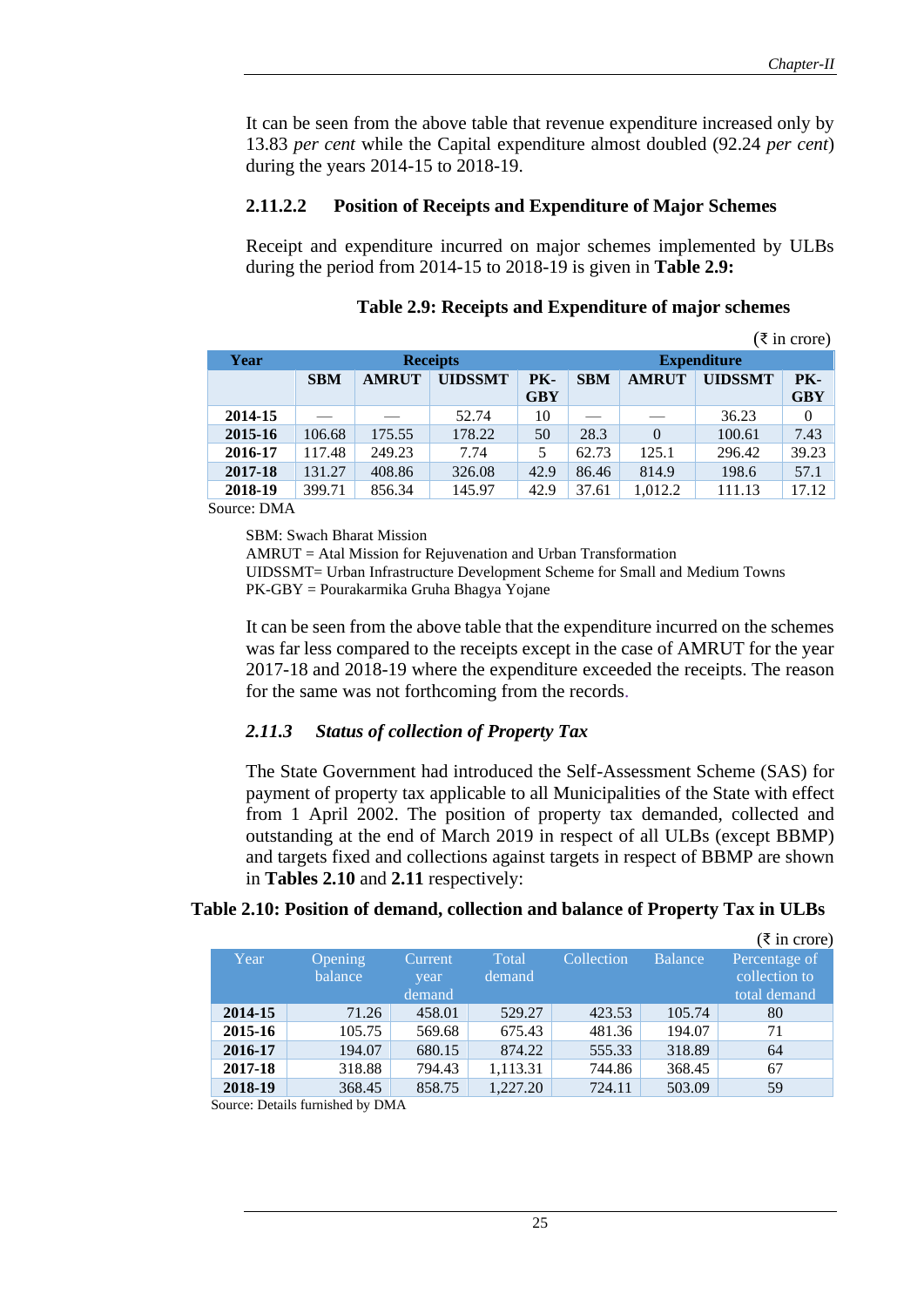From the above table, it can be seen that arrears of property tax had increased from ₹105.74 crore in 2014-15 to ₹503.09 crore in 2018-19 and the collection decreased from 80 *per cent* during 2014-15 to 59 *per cent* during 2018-19.

|         |                         |                 |                          | $(\xi$ in crore)         |
|---------|-------------------------|-----------------|--------------------------|--------------------------|
| Year    | Number of<br>properties | Budget estimate | <b>Actual collection</b> | Percentage of collection |
| 2014-15 | 16,36,152               | 2,900.00        | 1,810.13                 | 62                       |
| 2015-16 | 16,98,457               | 2,900.00        | 1,960.19                 | 68                       |
| 2016-17 | 17,49,811               | 3,000.00        | 1,997.24                 | 67                       |
| 2017-18 | 18, 11, 178             | 3,300.00        | 2,133.12                 | 65                       |
| 2018-19 | 19,30,423               | 3,300.00        | 2,544.56                 | 77                       |

### **Table 2.11: Position of target and collection of property tax in BBMP**

Source: Budget and details furnished by BBMP

BBMP did not achieve the targets for collection of property tax during the period 2014-15 to 2018-19, however, the collection increased from 62 *per cent*  during 2015-16 to 77 *per cent* during 2018-19.

# *2.11.4 Non/short remittance of cess*

Section 108A of KMC Act provides for levy and collection of Property Tax along with the applicable cess such as health, library and beggary cess in respect of CCs including BBMP. The authority mandating the levy of cess, the rates and the head of account/institution to which the cess is to be remitted are indicated in **Table 2.12:**

|  |  | Table 2.12: Table showing the details of cesses to be levied on property tax by ULBs |
|--|--|--------------------------------------------------------------------------------------|
|  |  |                                                                                      |

| SI.<br>N <sub>0</sub> | <b>Type</b><br>of cess | <b>Authority mandating</b><br>levy of cess           | <b>Effective</b><br>from |     | Rate Purpose                                            | <b>Remitted to</b>                       |
|-----------------------|------------------------|------------------------------------------------------|--------------------------|-----|---------------------------------------------------------|------------------------------------------|
| $\mathbf{1}$          | Health<br>Cess         | The Karnataka Health<br>Cess Act, 1962               | September<br>1962        | 15% | Improve primary/<br>basic health care<br>infrastructure | $0045 - 00 - 109 - 0$<br>01 (State Fund) |
| $\overline{2}$        | Library<br>Cess        | The Karnataka Public<br>Libraries Act, 1965          | April 1966               | 6%  | Improvement and<br>development of<br>library services   | District Central/<br>City Library        |
| 3                     | Beggary<br>Cess        | The Karnataka<br>Prohibition of Beggary<br>Act, 1975 | April 1976               | 3%  | Provide relief and<br>rehabilitation to the<br>beggars  | <b>Central Relief</b><br>Fund            |

Source: KMC Act

Scrutiny of the information furnished by DMA and BBMP showed that huge balances of cess collected during the period 2014-15 to 2018-19 were not remitted to the departments concerned as detailed in the **Table 2.13** and **Table 2.14** respectively: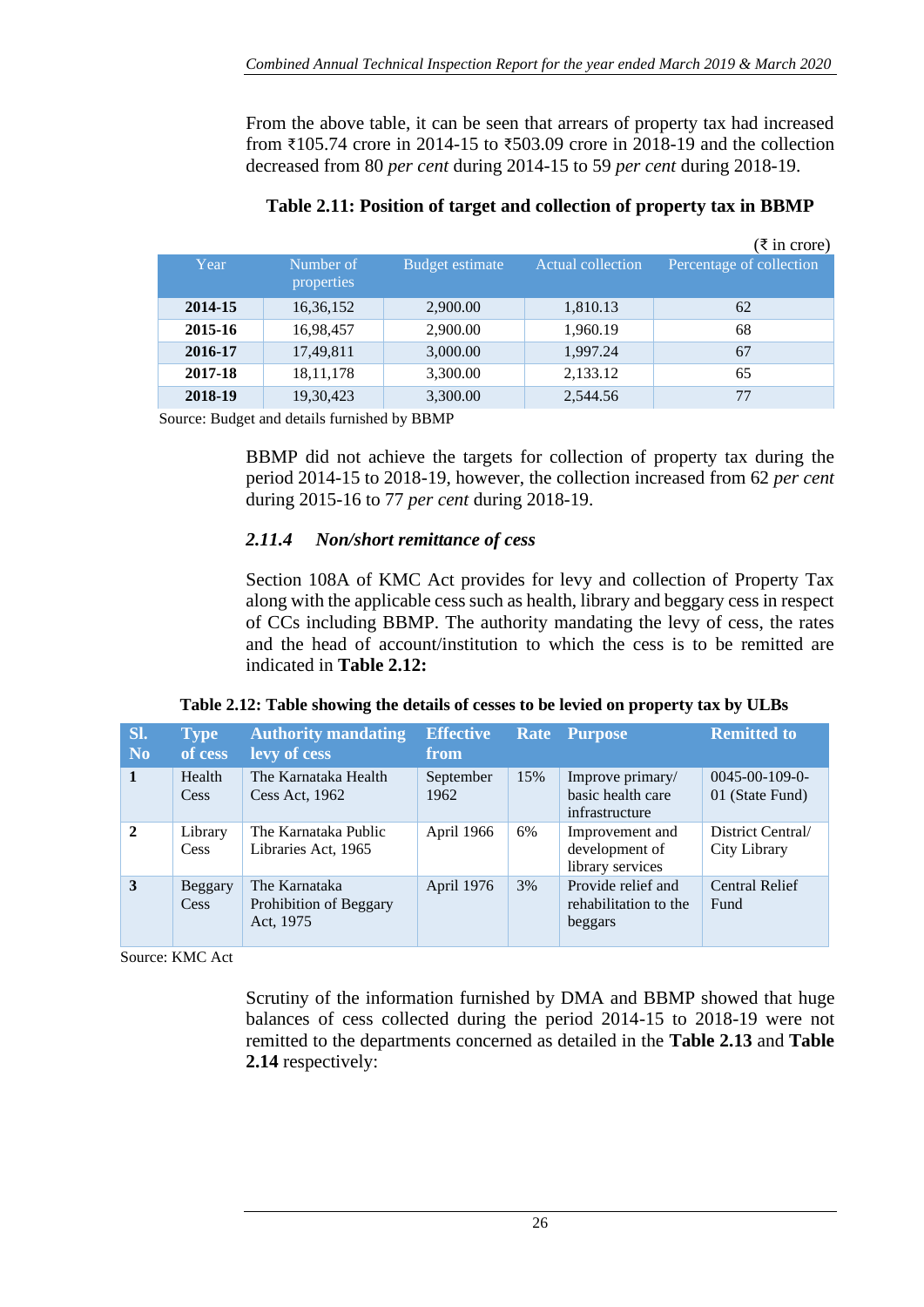|                                                                     |                    |       |       |                     |           |       |                     |           |       |       |       | $(\overline{\xi}$ in crore) |
|---------------------------------------------------------------------|--------------------|-------|-------|---------------------|-----------|-------|---------------------|-----------|-------|-------|-------|-----------------------------|
| Year                                                                | <b>Health Cess</b> |       |       | <b>Library Cess</b> |           |       | <b>Beggary Cess</b> |           |       |       |       |                             |
|                                                                     | <b>OB</b>          | C     | R     | <b>CB</b>           | <b>OB</b> | C     | R                   | <b>CB</b> | OВ    | C     | R     | CB                          |
| 2014-15                                                             | 195.43             | 47.42 | 20.66 | 222.19              | 35.17     | 19.12 | 13.99               | 40.30     | 9.34  | 9.68  | 6.58  | 12.44                       |
| 2015-16                                                             | 222.19             | 52.07 | 15.56 | 258.71              | 40.30     | 21.46 | 16.64               | 45.11     | 12.44 | 10.49 | 7.15  | 15.78                       |
| 2016-17                                                             | 258.71             | 59.51 | 26.98 | 291.24              | 45.11     | 24.61 | 19.59               | 50.13     | 15.78 | 13.49 | 9.03  | 20.24                       |
| 2017-18                                                             | 291.24             | 68.19 | 29.30 | 330.13              | 50.13     | 26.98 | 20.91               | 56.20     | 20.24 | 14.19 | 12.21 | 22.22                       |
| 2018-19                                                             | 330.13             | 67.50 | 19.48 | 378.15              | 56.20     | 26.76 | 22.33               | 60.63     | 22.22 | 14.64 | 12.68 | 24.18                       |
| Source: Information furnished by DMA<br>R: Remitted<br>C: Collected |                    |       |       |                     |           |       |                     |           |       |       |       |                             |

#### **Table 2.13: Details of Collection, remittance and balance of cesses in ULBs (other than BBMP)**

It can be seen from the above table that the ULBs in the State had not remitted ₹378.15 crore of health cess, ₹60.63 crore of library cess and ₹24.18 crore of beggary cess to the departments/ heads of account concerned.

|  | Table 2.14: Details of collection, remittance and balance of cesses in BBMP |
|--|-----------------------------------------------------------------------------|
|--|-----------------------------------------------------------------------------|

|               |                    |                |          |                     |          |         |                     |       | $(\overline{\xi}$ in crore) |
|---------------|--------------------|----------------|----------|---------------------|----------|---------|---------------------|-------|-----------------------------|
| Year          | <b>Health Cess</b> |                |          | <b>Library Cess</b> |          |         | <b>Beggary Cess</b> |       |                             |
|               | $\mathbf C$        | $\bf R$        | B        | $\mathbf C$         | $\bf{R}$ | B       | $\mathbf C$         | R     | B                           |
| 2014-15       | 176.40             | $\mathbf{0}$   | 176.40   | 70.56               | 8.00     | 62.56   | 35.28               | 5.00  | 30.28                       |
| 2015-16       | 186.74             | $\theta$       | 186.74   | 74.69               | 58.08    | 16.61   | 37.34               | 12.67 | 24.67                       |
| 2016-17       | 217.88             | $\mathbf{0}$   | 217.88   | 87.15               | 50.00    | 37.15   | 43.57               | 20.00 | 23.57                       |
| 2017-18       | 232.78             | $\overline{0}$ | 232.78   | 93.11               | 14.00    | 79.11   | 46.56               | 19.22 | 27.34                       |
| 2018-19       | 273.48             | $\mathbf{0}$   | 273.48   | 109.39              | 78.09    | 31.30   | 54.69               | 10.00 | 44.69                       |
| <b>Total</b>  | 1,087.28           | $\bf{0}$       | 1,087.28 | 434.90              | 208.17   | 226.73  | 217.44              | 66.89 | 150.55                      |
| $\sim$ $\sim$ |                    | $\sim$         | -----    | - - -               |          | $    -$ |                     |       |                             |

Source: Information furnished by BBMP C: Collected R: Remitted

While BBMP had not remitted the entire health cess of ₹1087.28 crore collected to the State Government, the balance of library cess ( $\overline{\text{226.73}}$  crore) and beggary cess (₹150.55 crore) were not remitted to the departments concerned.

# *2.11.5 Release of duty on transfer of immovable properties*

As per Section 140 of KMC Act, the duty on transfer of immovable property shall be levied in the form of a surcharge at the rate of two *per cent* of the duty imposed by the Karnataka Stamp Act, 1957, on instruments of sale, gift, mortgage, exchange and lease in perpetuity of immovable property situated within the limits of a larger urban area. The entire amount collected in respect of the lands and other properties situated in the urban areas shall be passed on to ULBs in the State, in proportion to the population of the ULBs by the Inspector General of Registration and Commissioner of Stamps (IGR) after deducting 10 *per cent* towards collection charges.

The duty on transfer of immovable properties of  $\overline{27.18}$  crore for the years 2016-17 and 2017-18 was released to ULBs only during February 2019 and the duty on transfer of immovable properties to ULBs for the year 2018-19 was not transferred (June 2021). The Deputy IGR stated that the duty would be transferred at the earliest after receipt of complete information from all the District Registrars.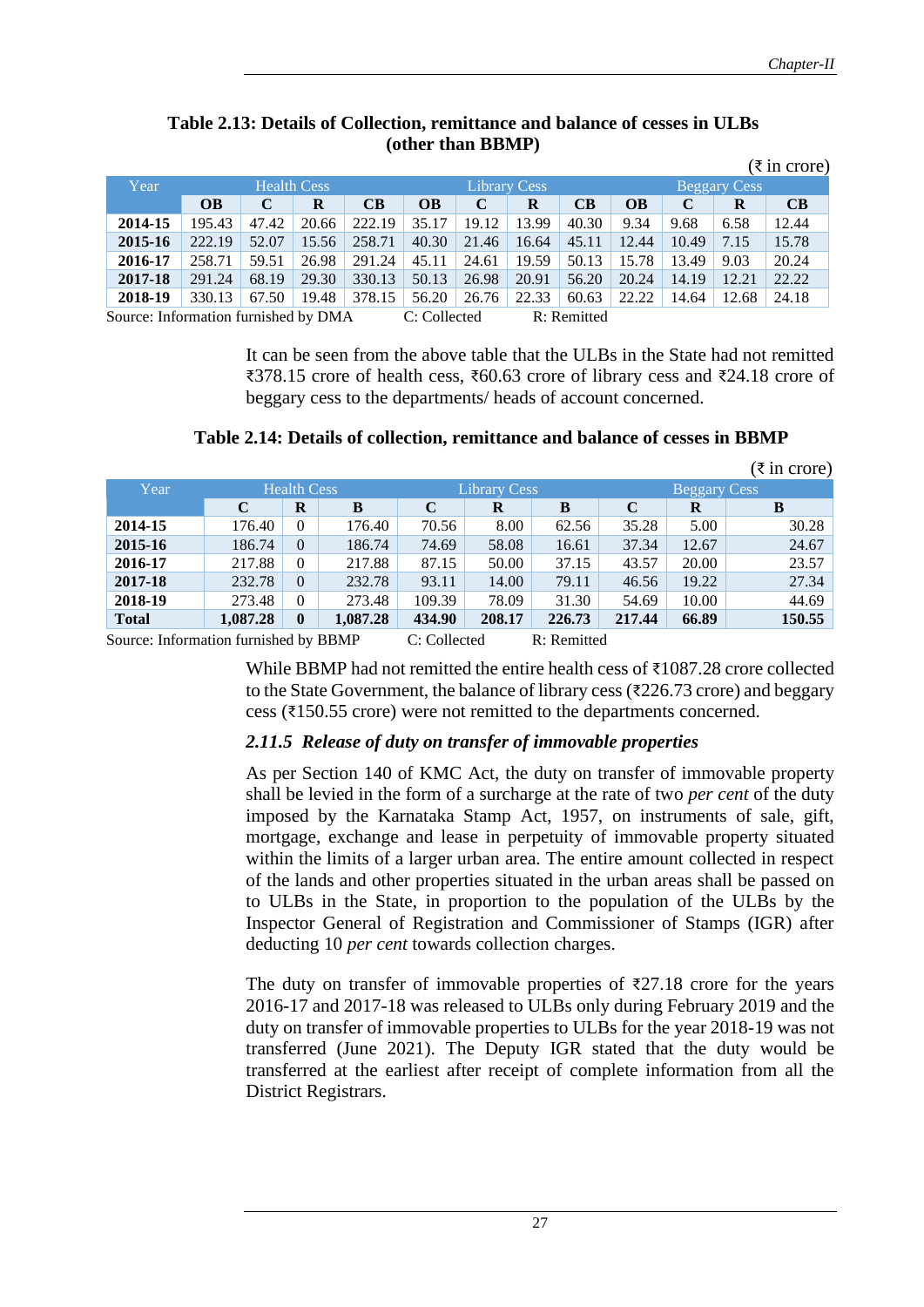### **2.12 Finance Commission Recommendations Implementation status**

### *2.12.1 State Finance Commission*

The mandate of the State Finance Commission (SFC) is to review the financial position of the PRIs and ULBs and make recommendations to the Governor as regarding matters affecting their finance and devolution of funds from the State Government. The Government of Karnataka has so far constituted four SFCs<sup>11</sup>. The recommendations of the Fourth SFC cover the period 2018-19 to 2022-23.

The State Government may accept the recommendations of the SFC in totality or with certain modifications. The State Government accepted few of the recommendations with modifications. The important recommendations and their modifications with reference to transfer of funds under  $4<sup>th</sup>$  SFC are given in **Table 2.15:**

#### **Table 2.15: Implementation Progress Tracker**

| FC     | Recommendations                                                                                                                                        | Accepted                                                                                                                                                                                            | <b>Status</b>                                                                                                                                                                                                                                                                                 |
|--------|--------------------------------------------------------------------------------------------------------------------------------------------------------|-----------------------------------------------------------------------------------------------------------------------------------------------------------------------------------------------------|-----------------------------------------------------------------------------------------------------------------------------------------------------------------------------------------------------------------------------------------------------------------------------------------------|
| Report |                                                                                                                                                        | Recommendations/                                                                                                                                                                                    | <b>Remarks</b>                                                                                                                                                                                                                                                                                |
| Ref    |                                                                                                                                                        | <b>Modifications</b>                                                                                                                                                                                |                                                                                                                                                                                                                                                                                               |
| Fourth | Devolution of 12 per<br>cent of the Non-Loan<br>Net.<br>Own Revenue<br>Receipts (NLNORR) of<br>the State to be devolved<br>to ULBs apart from<br>BBMP. | 12 per cent of NLNORR to<br>be passed on in a phased<br>manner i.e., 10.5 per cent to<br>12 <i>per cent</i> over a period<br>five years <i>i.e.</i> , increase of<br>0.5 <i>per cent</i> each year. | It was recommended in $2nd$ , $3rd$<br>and $4th$ SFCs that CFC grants<br>should not be part of devolution<br>as it is not part of NLNORR. But<br>the State Government has been<br>considering these grants as a part<br>of devolution which resulted in<br>short release of the SFC grants to |
|        |                                                                                                                                                        |                                                                                                                                                                                                     | the ULBs.                                                                                                                                                                                                                                                                                     |

Source: SFC Report and Government Order

### **2.12.1.1. Short release of funds under SFC**

The details of funds due as per the orders of the State Government and actually released to ULBs during 2014-15 to 2018-19 is shown in **Table 2.16:**

|                          |         |         |         |         | $(\overline{\xi}$ in crore) |
|--------------------------|---------|---------|---------|---------|-----------------------------|
|                          | 2014-15 | 2015-16 | 2016-17 | 2017-18 | 2018-19                     |
| <b>Allocation</b>        | 7,487   | 8,090   | 8,875   | 9,361   | 10,878                      |
| <b>Release</b>           | 6,010   | 6,076   | 5,686   | 6,490   | 5,425                       |
| Short release $(S/R)$    | 1,477   | 2,014   | 3,189   | 2,871   | 5,453                       |
| <b>Percentage of S/R</b> | 20      | 25      | 36      | 31      | 50                          |

#### **Table 2.16: SFC Grants**

Source: Finance accounts

<sup>11</sup> First SFC- 1997-98 to 2001-02, second SFC-2006-07 to 2010-11, third SFC-2011-12 to 2015- 16 (period extended up to 2017-18), Fourth SFC cover the period 2018-19 to 2022-23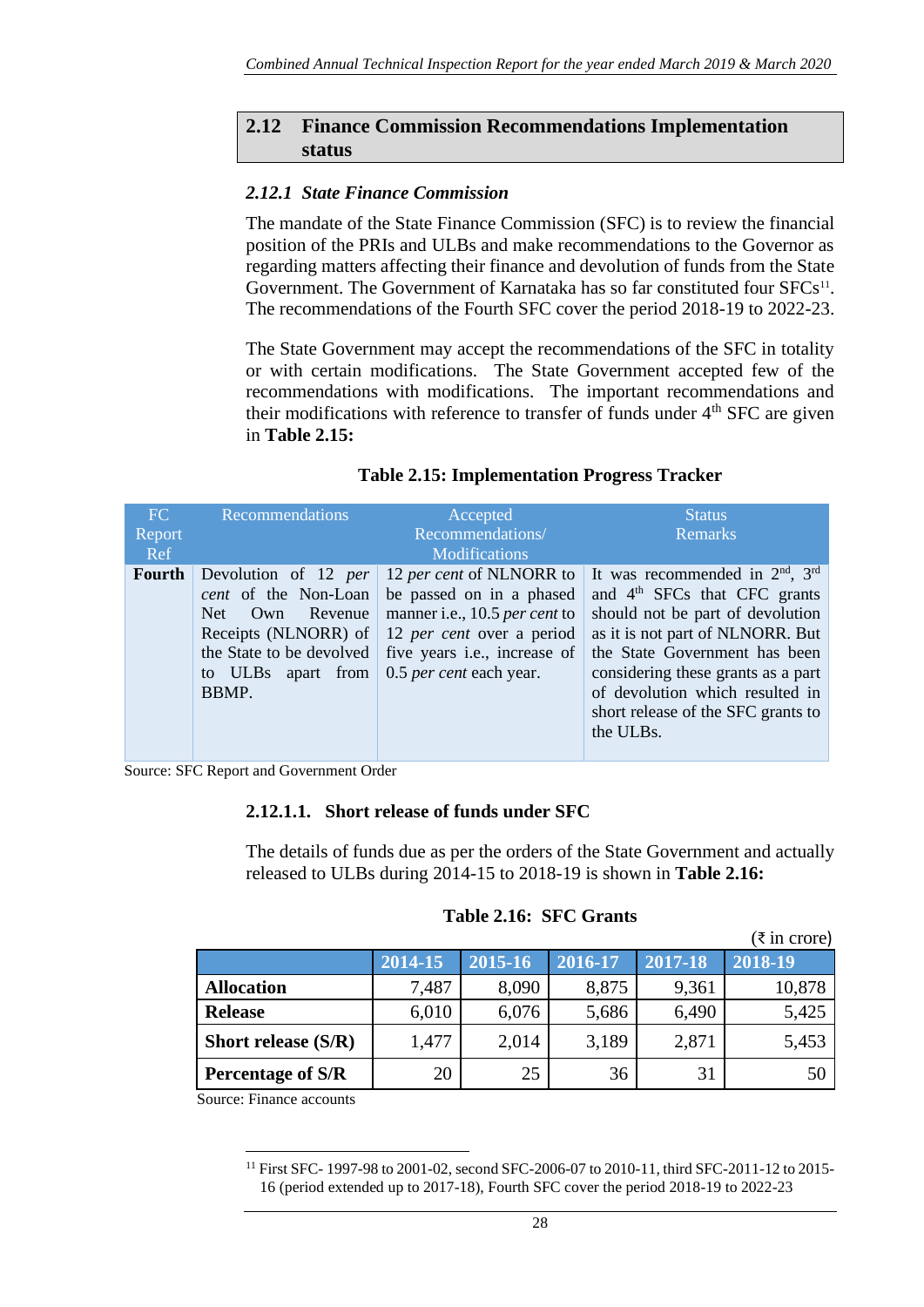It can be seen from the table above that the short release to ULBs during the years 2014-15 to 2018-19 ranged between 20 to 50 *per cent*.

#### *2.12.2* **Central** *Finance Commission*

The details of funds received from Government of India (GoI) towards Fourteenth Finance Commission (FFC) and transferred to ULBs by State Government during 2015-19 is shown in **Table 2.17**:

|         |                   |                                                |                  |                   |                | $(\xi \text{ in } \text{core})$ |
|---------|-------------------|------------------------------------------------|------------------|-------------------|----------------|---------------------------------|
| Year    |                   | <b>Basic Grant</b><br><b>Performance Grant</b> |                  |                   |                |                                 |
|         | <b>Allocation</b> | <b>Release</b>                                 | <b>Shortfall</b> | <b>Allocation</b> | <b>Release</b> | <b>Shortfall</b>                |
| 2015-16 | 562.08            | 562.08                                         | 00               | 00                | 0 <sup>0</sup> | 00                              |
| 2016-17 | 778.29            | 778.29                                         | 0.00             | 229.70            | 229.70         | 00                              |
| 2017-18 | 899.25            | 899.25                                         | 0.00             | 259.94            | 256.16         | 3.78                            |
| 2018-19 | 1,040.27          | 1,040.27                                       | 00               | 295.20            |                | 295.20                          |

#### **Table 2.17**: **Details of release of 14th FC Grants to ULBs during 2015-19**

Source: Information furnished by DMA

There was a short release of Performance Grant during the year 2017-18 amounting to ₹3.78 crore. Performance Grant was not released to ULBs during 2018-19. A reminder in this regard was sent by the Hon'ble Chief Minister to the Hon'ble Finance Minster of India on 18 September 2020.

# **2.13 Property Tax Board**

The Thirteenth Finance Commission recommended that State Governments must put in place a state level Property Tax Board, which would assist all municipalities and municipal corporations in the State to put in place an independent and transparent procedure for assessing property tax. Further, Sections 102A to 102Y under Chapter IX-A of KMC Act provides for establishment of the Karnataka Property Tax Board by the State Government.

The Property Tax Board was not yet established in the State (July 2020).

# **C: Public Accountability Arrangements in States**

# **2.14 Financial Reporting Framework**

#### *2.14.1 Financial statements certification in ULBs*

According to KMABR (Rule 125), ULBs shall prepare the financial statements consisting of Receipts and Payments Account, Balance Sheet and Income and Expenditure Account along with Notes on Accounts in the form and manner prescribed and submit them to the Chartered Accountants (auditor) appointed by the State Government, within two months from the end of the financial year**.** 

The auditor should complete the audit within four months (July) from the date of closure of financial year  $(31<sup>st</sup> March)$  and after completion of audit, should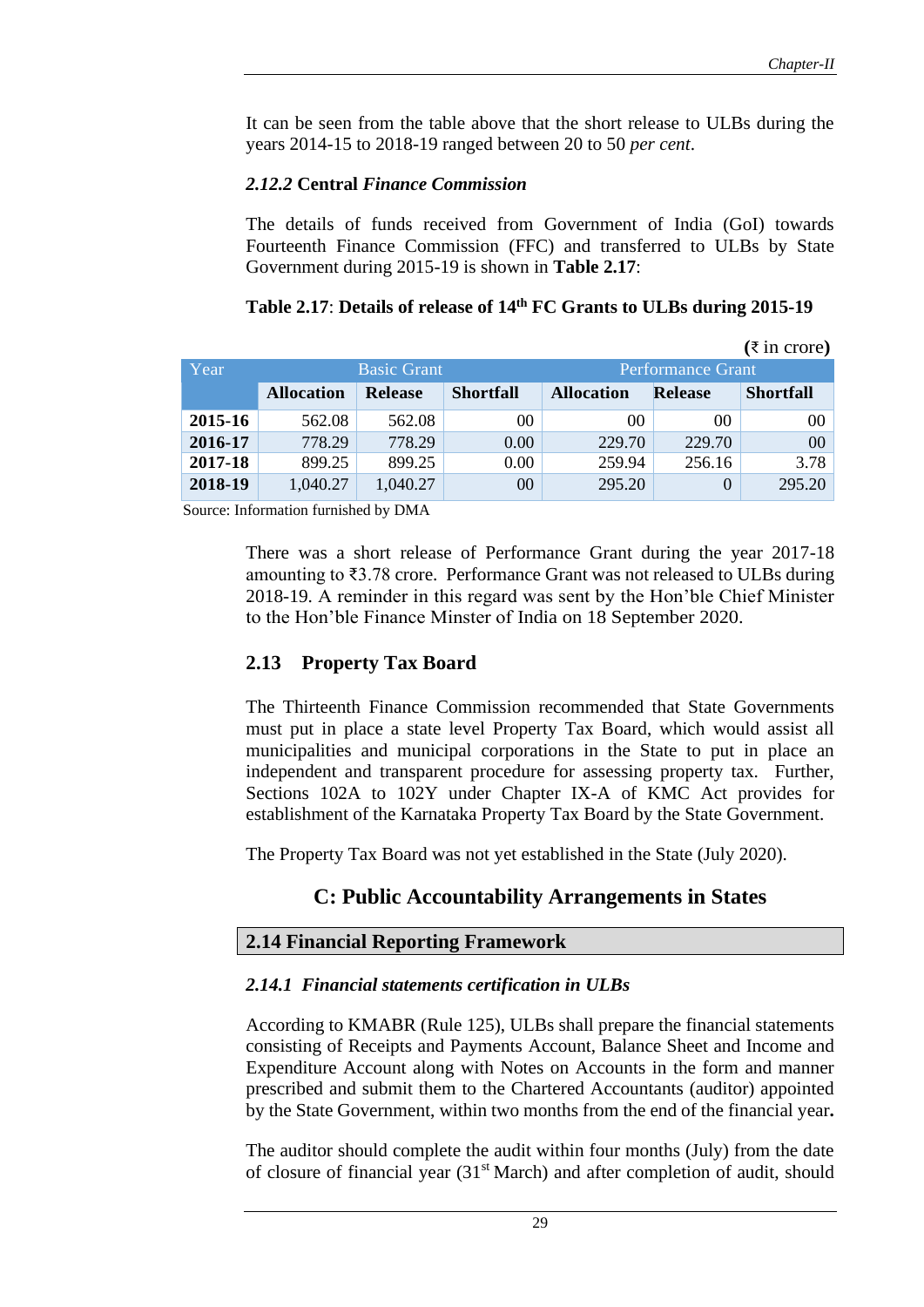submit a report along with the audited accounts to the Municipal Council and the State Government. The audited accounts should be adopted by the Council within five months from the end of the financial year.

Financial attest audit of 145 ULBs and136 ULBs were completed for the years 2017-18 and 2018-19 respectively out of 276 ULBs (January 2021).

# *2.14.2 Financial statements certification in BBMP*

In terms of provision 9(2) of part II Schedule IX to KMC Act, the Commissioner, BBMP is required to prepare annual accounts every year and produce the accounts along with relevant records to the Chief Auditor for scrutiny not later than the first day of October in the year succeeding to which such account and registers relate.

However, the Principal Director, Karnataka State Audit Accounts Department (KSAAD), who is the statutory Auditor for BBMP, had audited the accounts of BBMP up to 2018-19.

# **2.15 Audit Arrangements**

# *2.15.1 Internal audit*

Internal Audit is an important instrument to examine and evaluate the level of compliance with rules and procedures as envisaged in the relevant Acts as well as in the Financial/Accounting Rules so as to provide independent assurance to management on the adequacy of the risk management and internal control framework in the ULBs.

The DMA stated (December 2020) that there was no exclusive internal audit wing in the Directorate. The eight additional posts in the Accounts wing had been sanctioned by the Government in August 2018 and it was proposed to utilise them for internal audit work.

# *2.15.2 External audit*

# **2.15.2.1 Audit by Karnataka State Audit and Accounts Department**

The Principal Director, KSAAD, is the Primary Auditor of ULBs as per Section 150 of KMC Act and Section 290 of KM Act. The Primary Auditor's duty, *inter alia, is to certify correctness of accounts, assess internal control system* and report cases of loss, theft and fraud to audit entities and to the State Government. The status of audit by KSAAD during the period 2014-15 to 2018- 19 in respect of ULBs is shown in **Table 2.18.** The auditor is required to prepare a report on the accounts audited and examined and send a report to the municipal council concerned and the DMA. The Principal Director, KSAAD shall send consolidated Annual Audit Report pertaining to CMCs, TMCs, and TPs to the State Government for being placed before both Houses of the State Legislature. The Act/Rules are silent about the discussion of the consolidated annual audit report.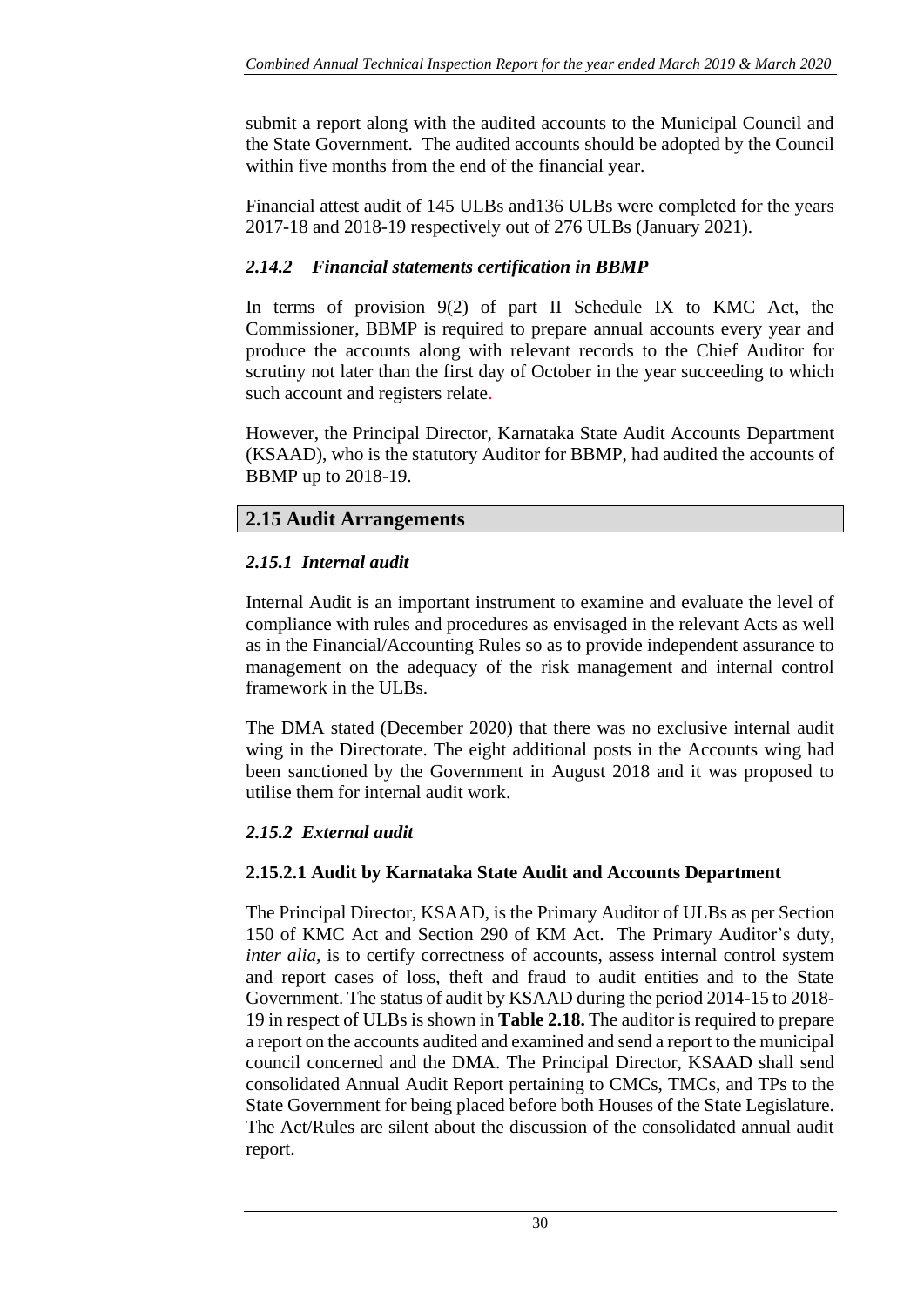| Year    | CC.          |                | <b>CMC</b>   |                | TMC.         |                | TP           |                |
|---------|--------------|----------------|--------------|----------------|--------------|----------------|--------------|----------------|
|         | <b>Total</b> | <b>Audited</b> | <b>Total</b> | <b>Audited</b> | <b>Total</b> | <b>Audited</b> | <b>Total</b> | <b>Audited</b> |
| 2015-16 |              |                | 59           | 59             | 113          | 113            | 88           | 88             |
| 2016-17 |              | 11             | 59           | 59             | 114          | 114            | 88           | 88             |
| 2017-18 |              | 11             | 59           | 57             | 114          | 112            | 91           | 88             |
| 2018-19 |              | 6              | 59           | 35             | 114          | 77             | 92           | 58             |

#### **Table 2.18: Statement showing the details of audit of ULBs by KSAAD as of December 2020**

Source: Information furnished by KSAAD

As seen above, the number of units audited by the KSAAD for 2018-19 was less compared to previous years.

#### **2.15.2.2 Audit by CAG**

The Government of Karnataka entrusted the audit of ULBs to CAG from the year 2008-09 under section 14(2) of Comptroller and Auditors General (Duties, Powers and Conditions) Act, 1971[CAG's (DPC) Act]. Subsequently, KM Act 1964 amended section 290(1) as 'audit of all City Municipal Councils, Town Municipal Councils and Town Panchayats in a year shall be subjected to Technical Guidance and supervision by the Comptroller and Auditor General of India through complementary audit and submission of Annual Technical and Inspection Report'. Similarly, the amendment to KMC Act 1976 inserted sub section (2-A) under section 150 according to which 'the audit of all transactions of receipts and expenditure of Municipal Corporations shall be subject to technical guidance and supervision of the Comptroller and Auditor General of India'. With effect from 1 April 2011, Government of Karnataka entrusted Technical Guidance and Support (TGS) under section 20(1) of CAG's (DPC) Act**.** During the year 2018-19, this office audited 114 ULBs (includes 40 auditee units of BBMP) and during 2019-20, this office test checked 14 ULBs among the ULBs audited by KSAAD. The details are given in Chapter 3. CAG undertakes Performance Audits and Compliance Audits also in ULBs.

# *Performance audit*

During 2019-20, this office conducted Performance Audit on Implementation of 74th Constitutional Amendment Act. Performance Audit is conducted under section 13, 14, 15,16,17,19 and 20 read with Section 23 of CAG's (DPC) Act, 1971 and regulation 45 to 52 of Regulation on Audit and Accounts-2020.The report was placed in the legislature during September 2020

#### *Compliance audit*

During 2018-19, this office conducted the Compliance Audit of 114 ULBs under section 14(2) of CAG's (DPC) Act. Significant observations during audit under 14(2) were included in the Audit Report on the General and Social Sector for the year ended 31 March 2019.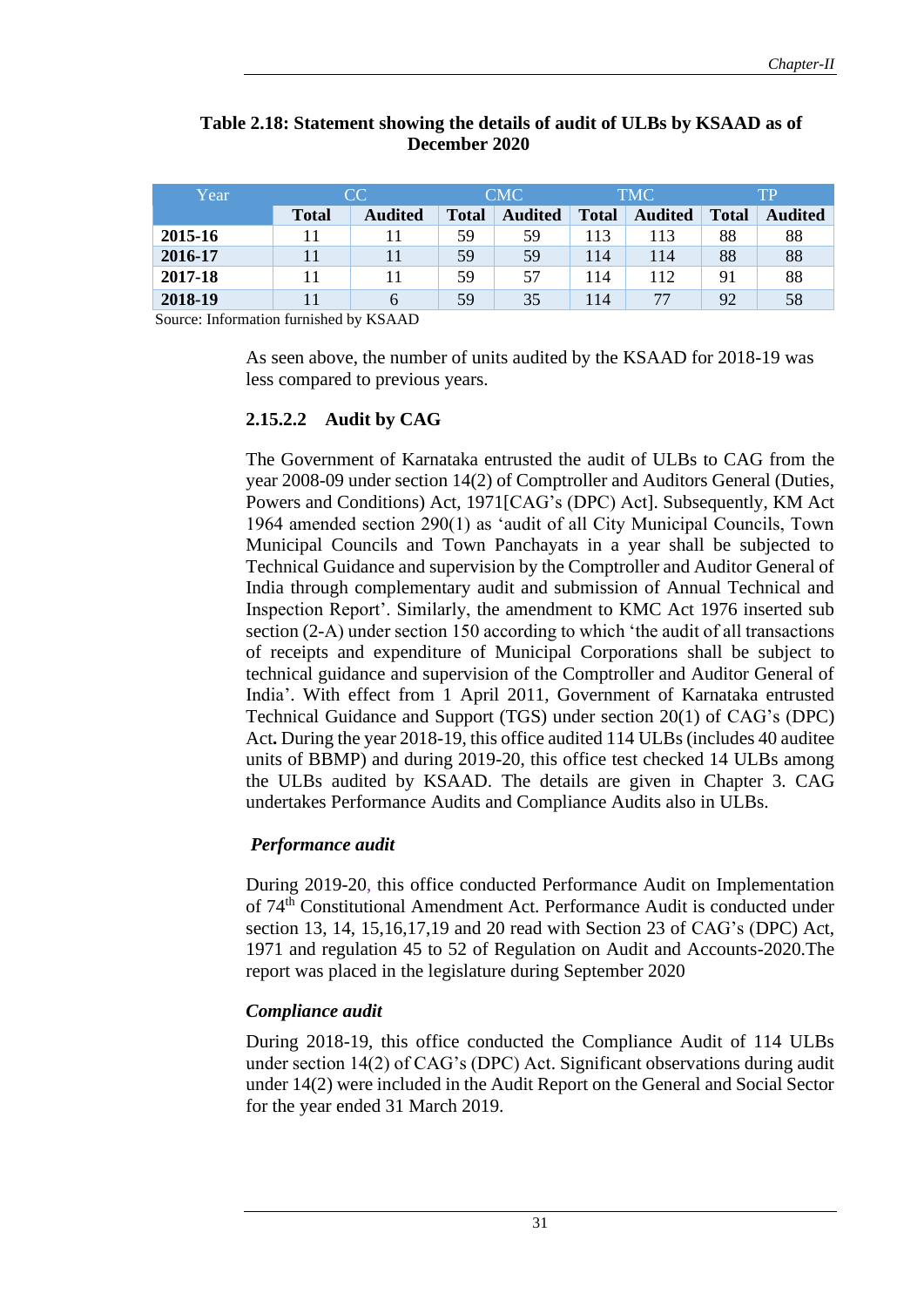# **2.16 Submission of Utilisation Certificates**

The details of Utilisation Certificates (UCs) relating to FFC grants submitted during 2018-19 is shown in **Table 2.19:**

### **Table 2.19: Details of UCs against the release of FFC grants during 2018-19**

|        |                                            |          |                              | $(\overline{\xi}$ in crore) |
|--------|--------------------------------------------|----------|------------------------------|-----------------------------|
| Sl. No | <b>Particulars</b>                         | Released | <b>UC</b> No & date          | <b>Utilised</b>             |
|        |                                            | Amount   |                              | Amount                      |
|        | <b>FFC Basic Grant</b><br>$1st$ instalment | 520.14   | FD/25/FCC/2015<br>01/01/2019 | 520.14                      |
|        | FFC Basic Grant<br>$2nd$ instalment        | 520.14   | FD/25/FCC/2015<br>05/03/2019 | 520.14                      |

Source: Information furnished by Finance Department, Government of Karnataka

# **2.17 Audit Reports Review**

The Second Administrative Reforms Commission recommended (October 2007) that audit reports on local bodies should be placed before the State Legislature and these reports should be discussed by a separate committee of the State Legislature on the same lines as the Public Accounts Committee.

The State Government constituted the Committee on Local Bodies and Panchayat Raj Institutions on 12 March 2010 for discussing the audit reports on local bodies.

The details of paragraphs that appeared in Audit Reports/Annual Technical Inspection Reports during last four years with money value and the pendency position of the discussion is given in the **Table 2.20:**

### **Table 2.20: Statement showing the details of paras with money value appeared in Audit Reports and pendency of discussion.**

|               |    |        | $(\xi \text{ in } \text{core})$               |
|---------------|----|--------|-----------------------------------------------|
| Audit Report/ |    |        | No. of Paras Money Value Status of discussion |
| <b>ATIR</b>   |    |        |                                               |
| 2013-14       | 07 | 58.10  | <b>Discussed</b>                              |
| 2014-15       | 05 |        | 85.36 Discussed                               |
| 2015-16       | 07 | 8.28   | <b>Not Discussed</b>                          |
| 2016-17       | 06 |        | 109.66 Not Discussed                          |
| 2017-18       | 06 | 32.39  | Not discussed                                 |
| Total         | 31 | 293.79 |                                               |

Source: CAG Audit Reports and Committee on LBs & PRIs meeting files

#### **2.18 Responsiveness to Audit**

Inspection Reports (IRs) were issued by Principal Accountant General, Karnataka to audited ULBs. Authorities were required to comply with the observations contained in the IRs and report their compliance within one month